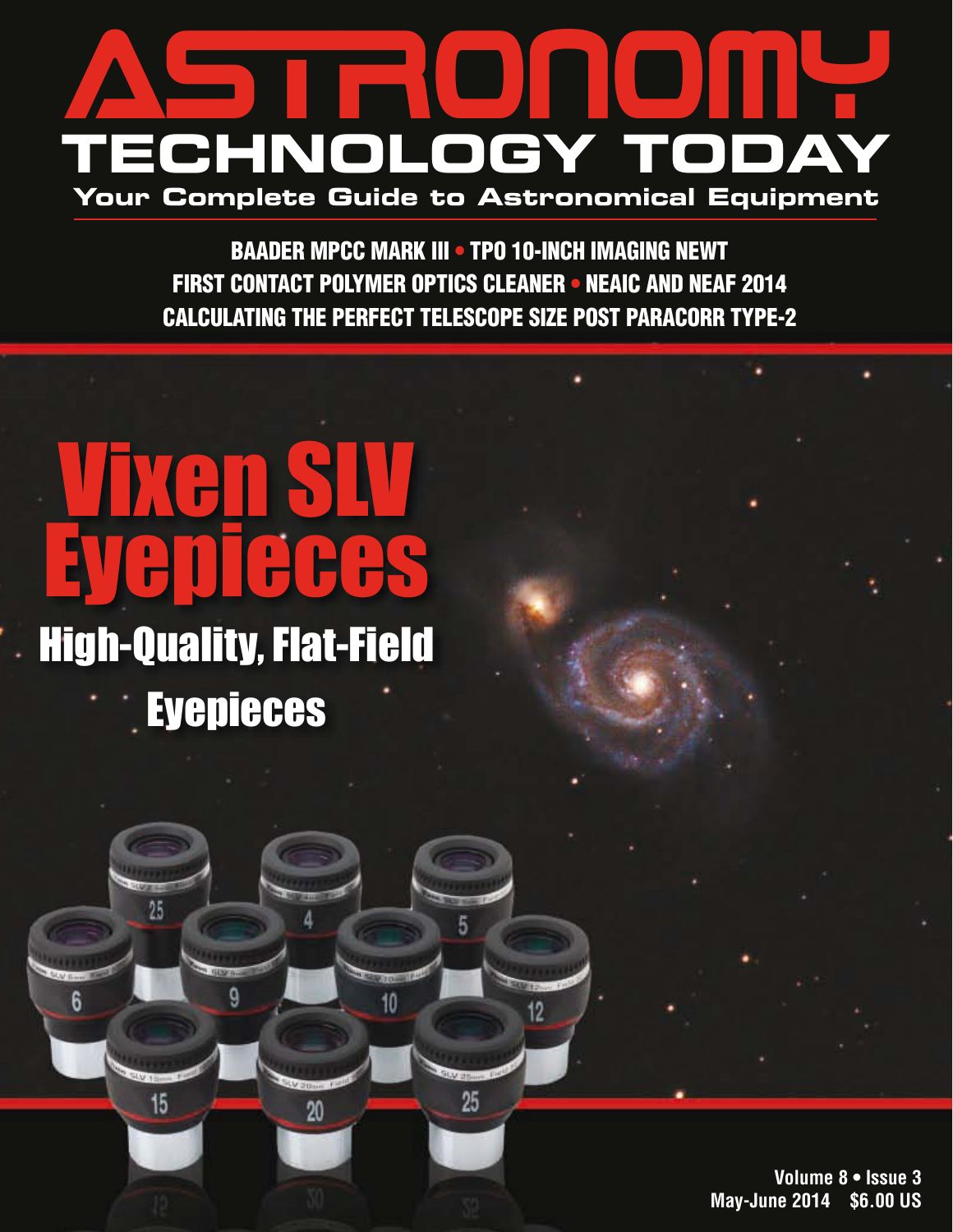# Imaging with the Baader MPCC Mark III and a TPO 10-inch Imaging Newt

#### By Austin Grant

If you've read any of my previous articles, you'll know that I'm a gearhead. Astronomy and astrophotography are my main hobbies, and switching up the equipment is just as fun to me as gathering those precious photons. This dovetails perfectly with *ATT*, as it allows me to share my experiences and, hopefully, help readers to make informed equipment purchases.

#### **The Baader MPCC Mark III**

One of the most anticipated pieces of equipment on my wish list has been the Mark III version of the Baader Multi-Purpose Coma Corrector. I recently picked one up from Alpine Astronomical along with a couple of necessary accessories.

As a bonus, getting a new coma corrector meant I also needed a new imaging scope. OK, needed might be a bit strong, but new accessories deserve new scopes, right? I was eager to try out a new Imaging Newtonian from Third Planet Optics (TPO), so I called up Oceanside Photo and Telescope and ordered the 10-inch version. The arrival of my new gear brought six weeks of clouds with it. I've never waited so long for first light on new astronomy gear!

Even with a focal ratio of f/4, at 29-

pounds this scope is pretty big. And because of the fast optical system, a properly spaced coma corrector is mandatory. I decided to upgrade to the Baader MPCC Mark III because it offered some significant improvements to the previous version, while still providing arguably the best performance of any coma corrector in its price range. The MPCC Mark III has an updated optical formula that leaves it optimized for f/3.5-f/6 scopes. It also has a removable T2 thread, making the clear aperture a full 44-millimeters when used with a M48 connection (**Image 1**).

This works perfectly with my Teleskop Service TSOAG9 off-axis guider, which has the M48 thread on the scope side. Vignetting with the MPCC is minimized because of the larger aperture and also due to a shift in the position of the field lens, which is now closer to the focal plane than in the previous version.

Finally, unlike many coma correctors, there is no magnification increase with the MPCC, and it doesn't require any additional back-focus. If an eyepiece or camera will come to focus in an existing set-up, it will also work with the MPCC.

I don't always use the off-axis guider, so



**Image 1 - Baader MPCC Mark III at Full Aperture**



**Image 2 - Baader MPCC Mark III in hand; Protective T-Ring with UV/IR Filter on the Canon 60Da.**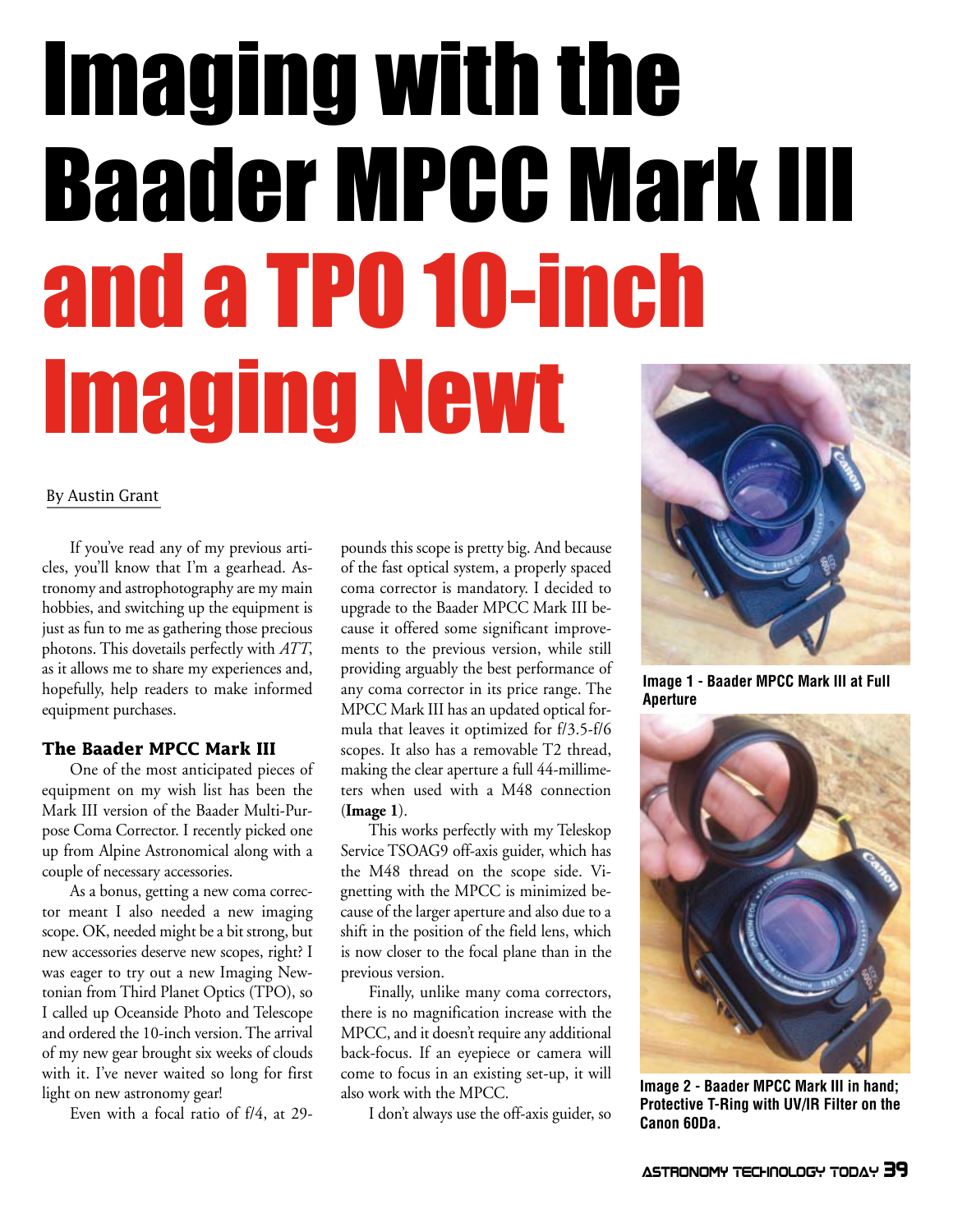

**Image 3 - Baader Protective T-Ring and MPCC mounted on the Canon 60Da, ready for imaging.**

I decided to get the Baader Protective Wide T-Ring for situations when I needed a way to attach the MPCC to the camera (**Image 2**). It has turned out to be a really great setup, and it's quite versatile. The T-ring has a wide aperture that fits nicely with the M48 thread of the MPCC, but it also includes a Tthread adapter for threading on T-threaded equipment and a wide-aperture 2-inch nosepiece if you just want to slip it into a standard 2-inch focuser.

Best of all, the protective T-ring has an internal filter compartment that holds Baader 2-inch mounted filters or any 50.4 mm diameter un-mounted filters. I chose a Baader UV/IR-cut filter (Image 2), which works perfectly with my full-spectrum modified Canon T2i DSLR and doesn't filter any additional wavelengths on my Canon 60Da DSLR. It gets its protection moniker from the fact that, once installed, there's no way for dust or foreign particles to get into the



camera (**Image 3**).

Another significant feature that I discovered is that the tolerances on this T-ring make it quite snug. I've used cheaper ones in the past that allowed the camera to wobble and left much to be desired, but this one solves that issue. One thing to note is that, if you get the protective T-ring to use with the MPCC at its widest 48-mm, you'll also need to get the T-ring spacer (#2458405) to maintain the proper 55-mm spacing to the sensor.

#### **The TPO f/4 Imaging Newtonian**

At this point, I've got my Baader Wide Protective T-Ring with the MPCC Mark III installed. It's time to take a look at the scope I'll be using with it. TPO is a new product line from Oceanside Photo and Telescope, or OPT. The line consists of Imaging Newtonians and Ritchey-Chretien astrographs. The Imaging Newtonians share a focal ratio of f/4 and are offered in 6-inch through 12-inch models with rolled steel tubes. The 8-inch version is also available in carbon fiber. The Ritchey-Chretien astrographs start at 6 inches and go all the way to 16-inches. The smaller versions are offered in rolled steel or carbon fiber, while the larger set-ups are also available as a really cool truss tube. Look for a future article on one of the RC scopes, but for now let's get back to the Imaging Newtonian.

I decided on the 10-inch model because it gave me a nice medium focal length of 1016-mm and fitted nicely on my Celestron CGE mount. I opened the box to discover that the fit and finish of the scope was excellent. The optical tube is a simple white, with no logos or markings (**Image 4**). In fact, the only logo on the entire scope is a small one at the top of the focuser (**Image 5**). It's a nice departure from some of the garish branding seen on some astronomy gear.

The scope arrived with dual split-hinge rings, a straight-through 50-mm finderscope, and a 2-inch extension for the focuser. The mirror cell is a push-pull type, with three knobs for each. It also has a low-vibration fan mounted beneath the mirror to expedite thermal stabilization, and includes a battery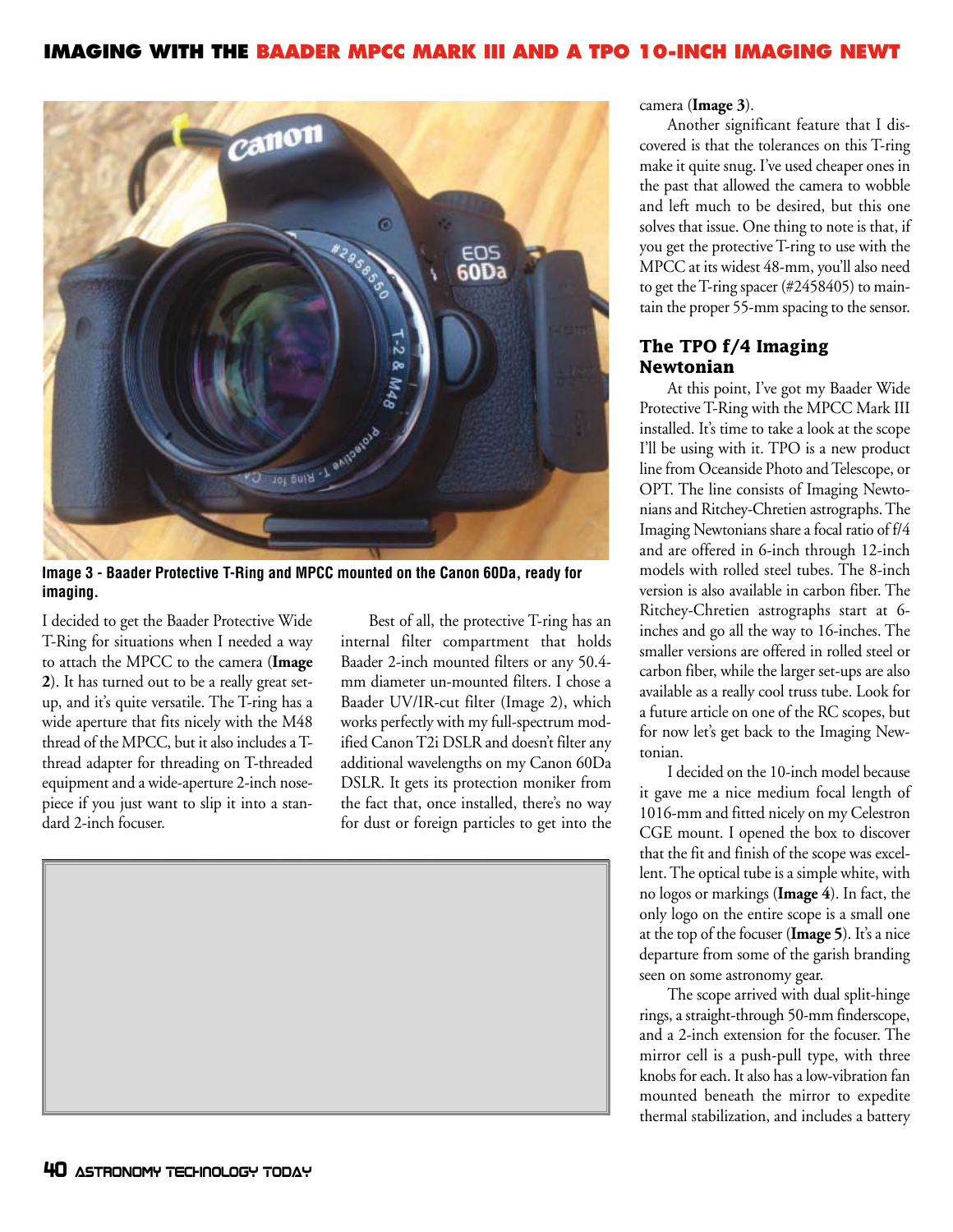

**Image 4 - TPO f/4 Imaging Newt mounted. No logos – just a pristine white tube.**



**Image 5 - The only logo on the scope is located discretely on the focuser housing.**

pack to power it. The optical tube interior is painted a flat black, so stray light reflections are minimized (**Image 6**).

As a first impression, the coolest feature has to be the 3.3-inch Crayford-style focuser. It's a dual-speed version, with a 10:1 microfocusing dial to make perfect focus a breeze (**Image 7**). The 3.3-inch opening steps down to a 2-inch compression ring, and it also includes a 1.25-inch adapter with its own compression ring. Best of all, the focuser features a steel drive rail (**Image 8**). This keeps focusing smooth and precise, and all but eliminates flexure due to heavy equipment loads. Tightening the lock knob has no impact on the focus, a feat I haven't seen in similar Crayford-style focusers in this class.

I installed an ADM D-series dovetail

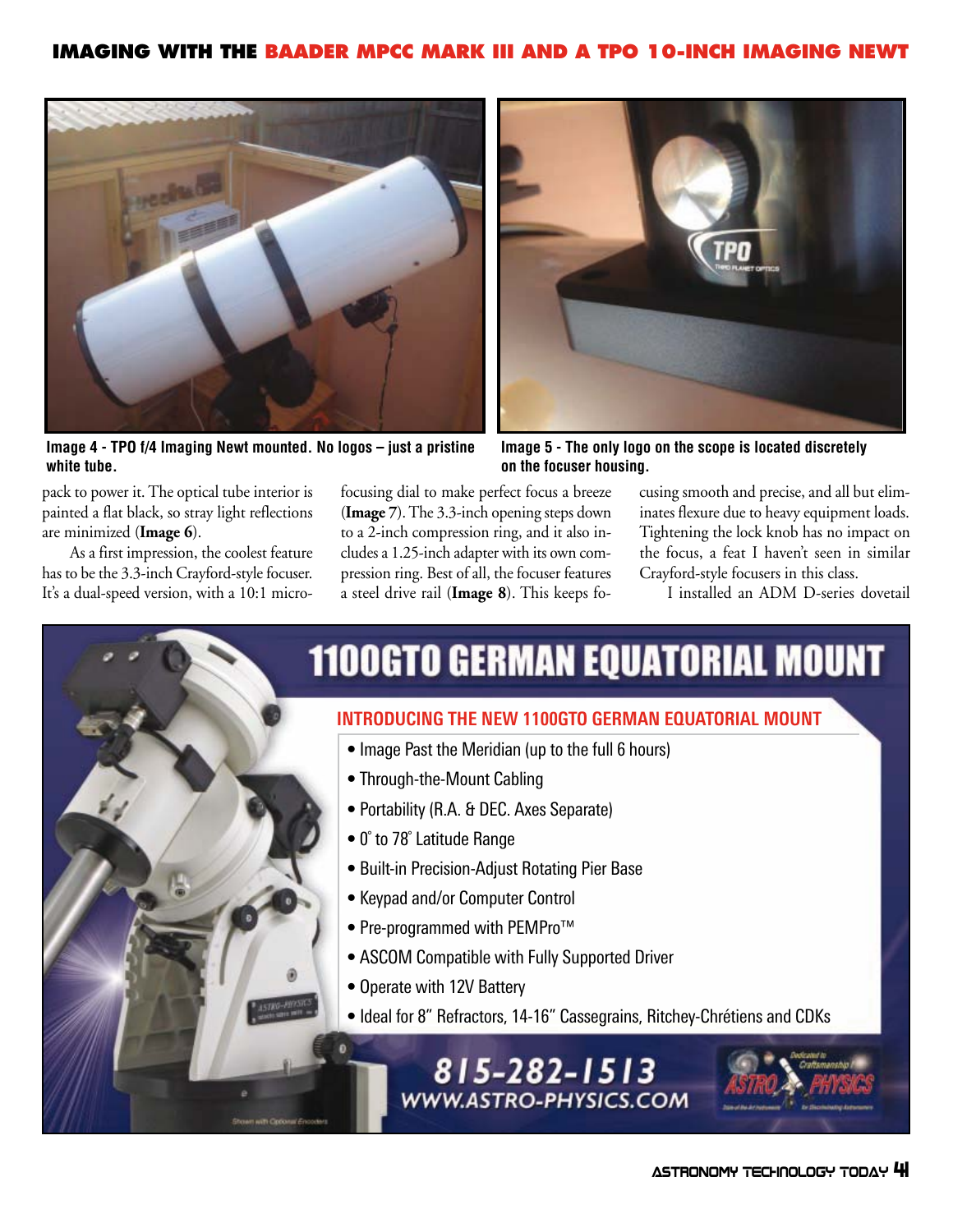

**Image 6 - The inside of the TPO tube is nice and dark.**

**Image 7 - The 10-inch TPO Imaging Newt sports a 3.3-inch Crayford-style focuser. It's a dual-speed version, with a 10:1 micro-focusing dial to make perfect focus a breeze.**

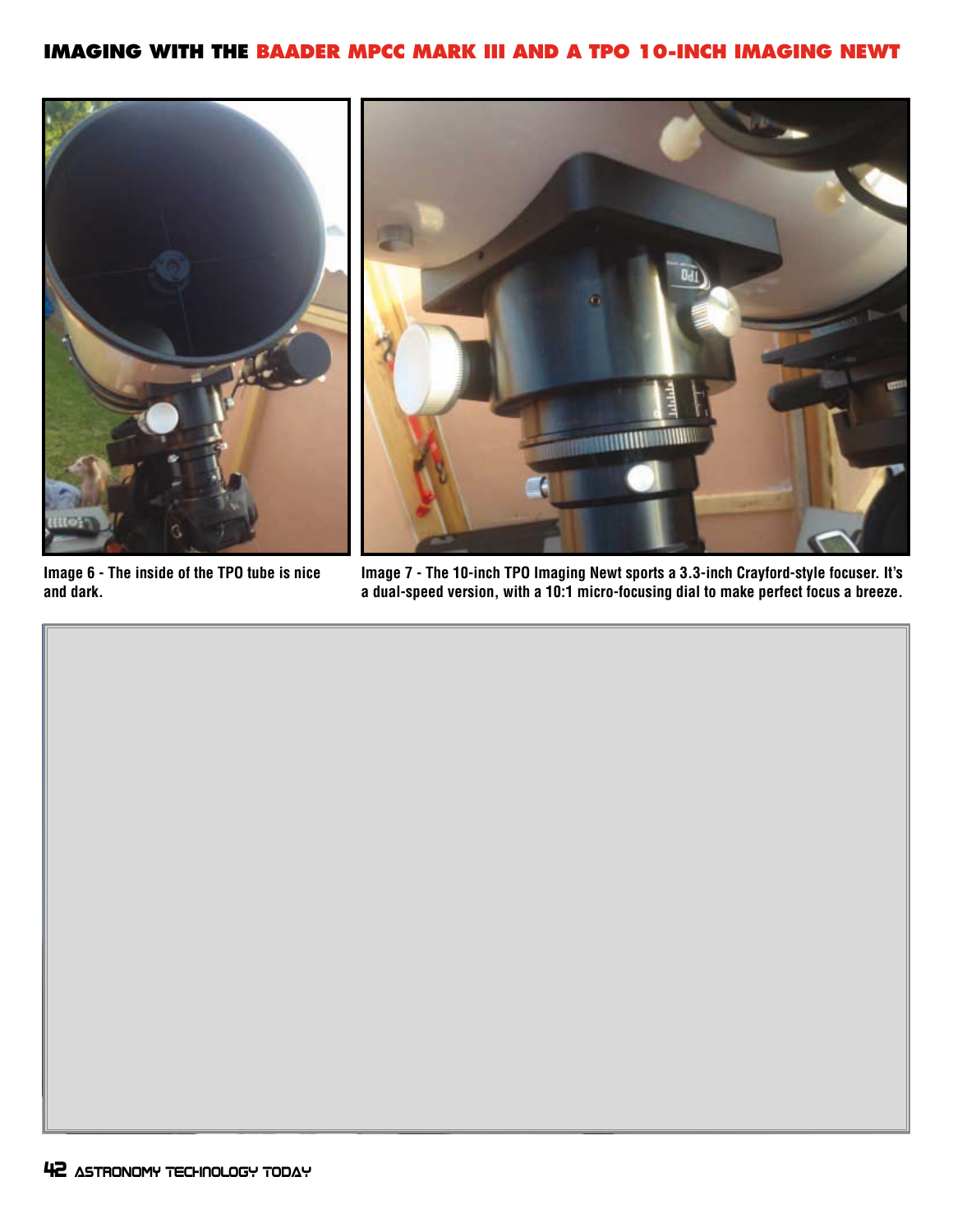from ADM Accessories, and mounted the scope to prepare for first light. Before any such endeavor, I knew I'd have to collimate the scope first. This is a serious point of fear and frustration for some, but with the right tools it's no big deal. I've used a set of AstroSystems tools, specifically the LightPipe / SightTube and Autocollimator, with great success. But for this scope I decided to try something new. When I ordered the Baader MPCC, Wide Protective T-Ring and accessories, I stumbled across the Baader "Laser Colli III" (**Image 9**). It has a precision aligned laser with an easy-to-see etched viewing plate (**Image 10**). The passive tools are great, but in a permanent set-up such as mine, a quick check with a laser should be all I need.

I quickly used the AstroSystems tools to confirm correct position of the secondary, then switched to the Baader laser. The mirror of the TPO Imaging Newtonian is center spotted for you, so using a laser is quick and easy. The secondary is secured with a fourvane spider, and, though thin, it is quite rigid (Image 6). Adjusting the secondary tilt requires a screwdriver, so in the interest of mirror preservation, I recommend replacing the screws with knobs. You won't drop your thumb and forefinger down the optical tube, but you just may fumble a screwdriver!

After centering the laser on the spot and then aligning the primary by converging the departing and returning beams, the scope appeared to be collimated. A quick check with the autocollimator confirmed, to my surprise, that the scope was very close to perfectly collimated. It's not that I don't trust laser collimators, it's just that they themselves sometimes need to be collimated. This one is spot-on.

#### **Imaging with the MPCC Mark III-TPO f/4 Newt Combination**

The scope was mounted, collimated and the coma corrector was in place on the Canon 60Da. This is where I stopped for more than 40-days as I waited for the clouds to subside. When I finally got first light, it was a one-off weather event, and immediately led to a couple more weeks of bad skies.



**Image 8 - The TPO's 3.3-inch focuser features a steel drive rail to ensure smooth, precise focus.**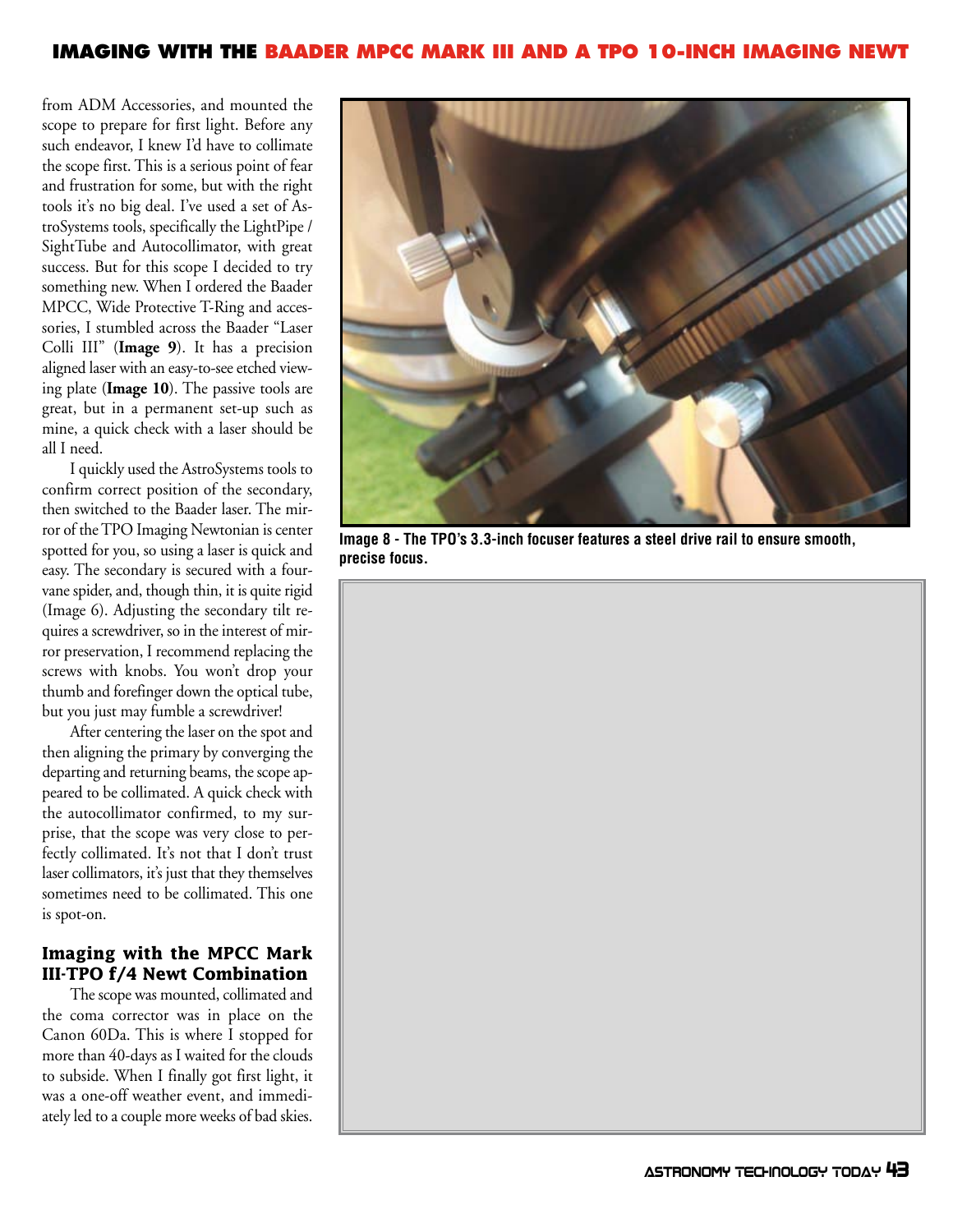

**Image 9 - The Baader "Laser Colli III."**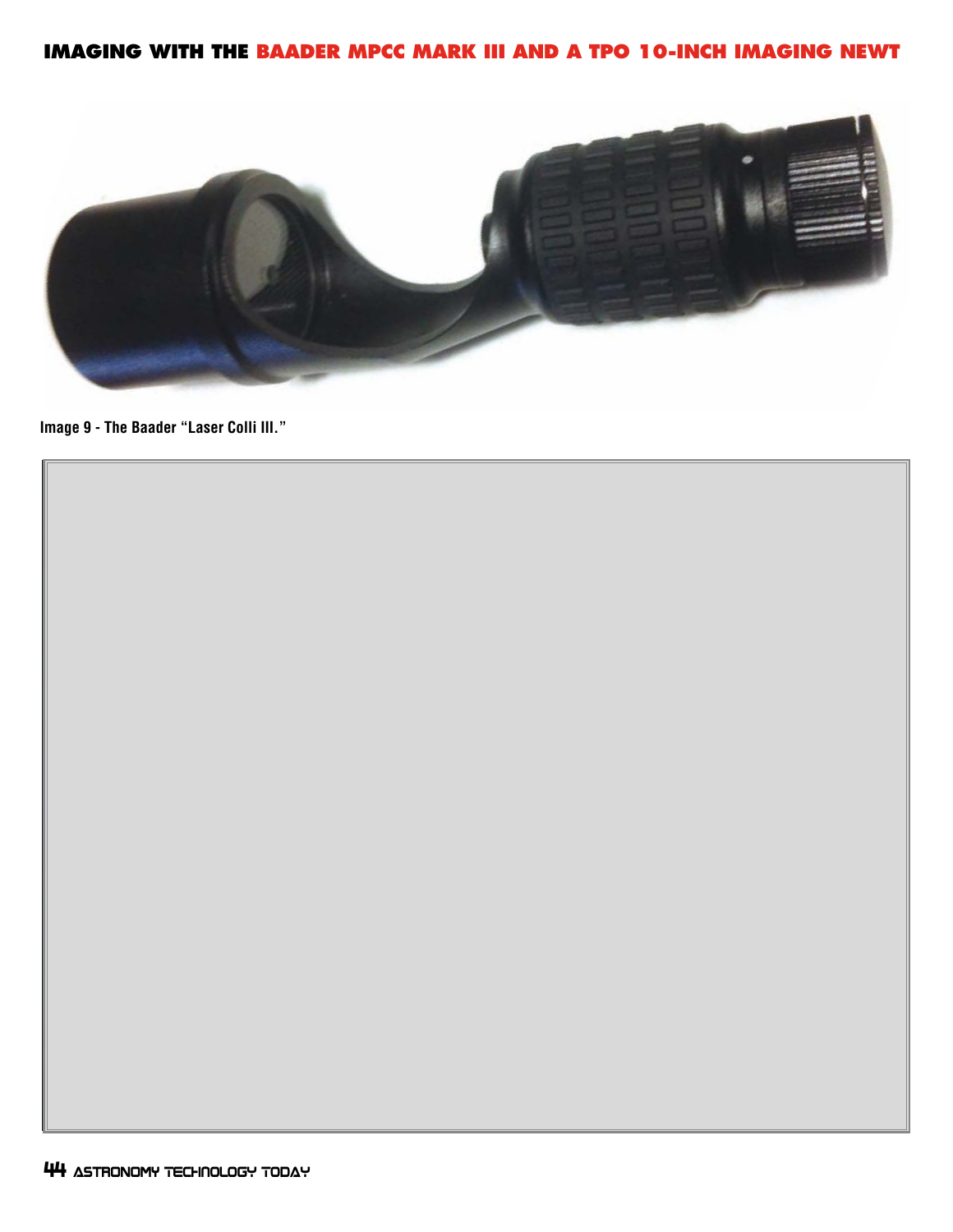

**Image 10 - Etched screen of the Baader Laser Colli III.**

But boy, when I did get to image, the setup did not disappoint.

I started by snapping some quick exposures of dense star fields, with the intent of checking collimation to the sensor plane and seeing how well the MPCC works. Using



**Image 11 - Despite its rather exaggerated form, this field-curvature map created in CCDInspector's 3-D viewer demonstrates that collimation is good and the field is incredibly flat and nearly coma free.**

software called *CCDInspector*, I verified that collimation was good and the field was incredibly flat and nearly coma free.

The software has tons of analytical capabilities, but for this purpose I used the 3- D viewer to create a field-curvature map (**Image 11**). Not until the very corners of an APS-C sensor does the curvature even noticeably appear. The MPCC is clearly a great match for this f/4 scope, and better yet, with the correct components the system is rather plug and play.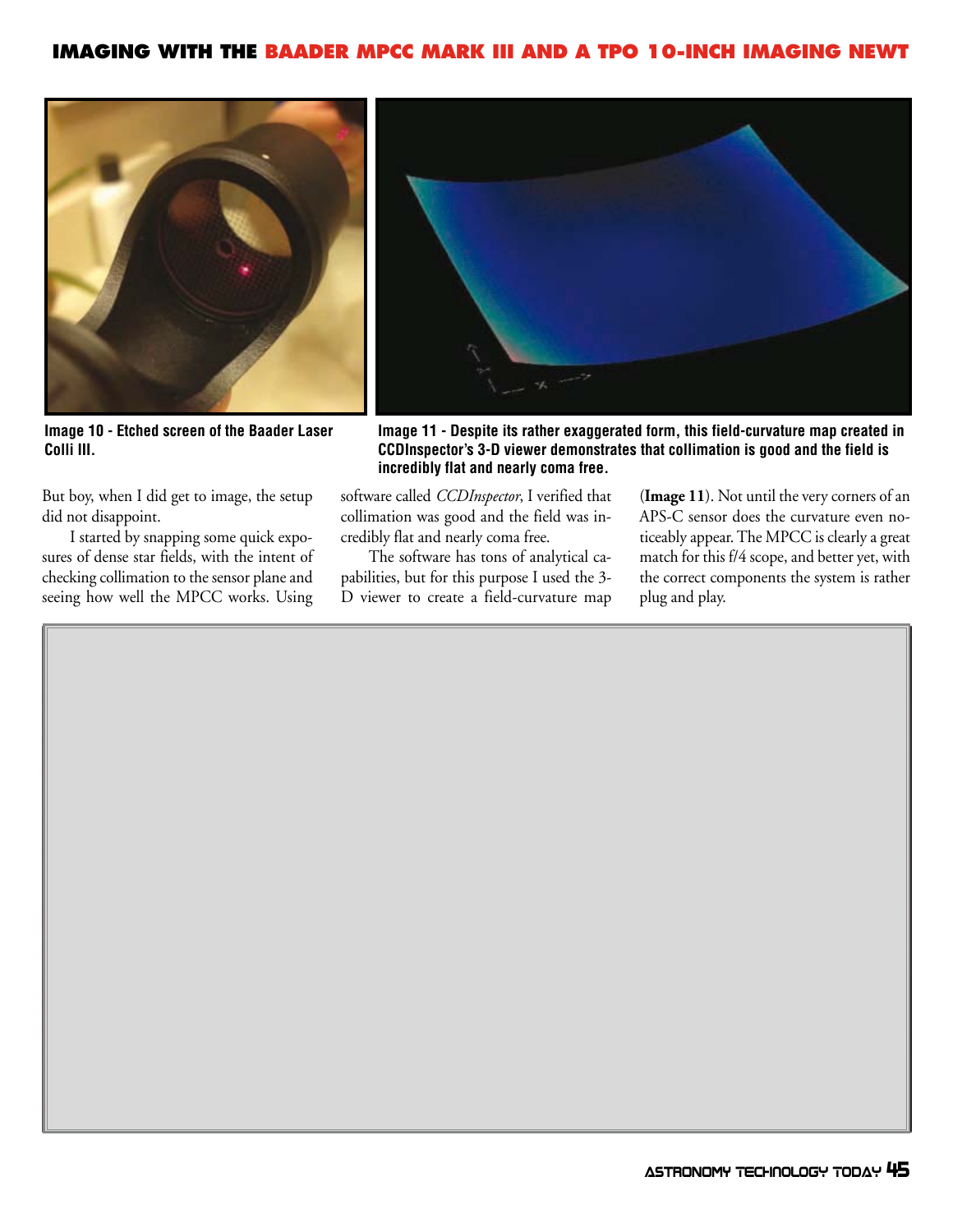



**Image 12 - M13, the Hercules Cluster. Ten 90-second exposures at ISO 400. The image is a tight crop of the cluster, with tons of detail.**

**Image 13 - M20, the Trifid Nebula. 20 two-minute exposures at ISO 800.**



**Image 14: A crop of the extreme lower-left corner of Image 13.**

As I mentioned earlier, spacing is critical, so if you don't get the protective T-ring from Baader with the spacer for the MPCC, you'll need to be sure that whatever components you utilize get you to that magical 55 mm distance from flange to sensor. Deviations from this distance cause the image to degrade in a hurry.

After checking the system out, I wanted

to get to some real-world imaging. I started with globular cluster M13 (**Image 12**). In my experience, globulars seem to be much harder to image with Newtonians than refractors. Perhaps it's collimation woes, the central obstruction or just all in my head. In any case, the TPO didn't have any trouble resolving some fine stars. I stacked ten 90-second exposures at ISO 400 and was

immediately impressed with the scope. The image pictured is a tight crop of the cluster, with tons of detail.

When I finished M13, it was late enough that I decided to stay up and shoot a Milky Way object. M20, the Trifid Nebula, was in a good spot so I slewed over and spent some time shooting south. This time, I captured 20 two-minute exposures at ISO 800. It's amazing how much light-gathering ability this scope has! Fast optics, when well corrected, are just a joy to use. The Trifid came out quite well for such a short amount of time spent on it, and it clearly shows how nice the corrected field is. **Image 13** shows the entire frame, while **Image 14** is a crop of the extreme lower-left corner of that image. As I said, the stars are nearly perfect all the way to the edge of the sensor.

The last night I used the scope before writing the article was spent on some galaxies. First, I captured 10 three-minute exposures of M51, the Whirlpool. **Image 15** is a center crop, showing the detail you can get with just a half-hour at f/4. I then spent two hours gathering three-minute exposures of M101, the Pinwheel (**Image 16**). Again, I know it sounds repetitive, but I just can't believe what this scope can gather in such short time. The wispy outer spiral arms are quite visible, and there are some hydrogen-alpha